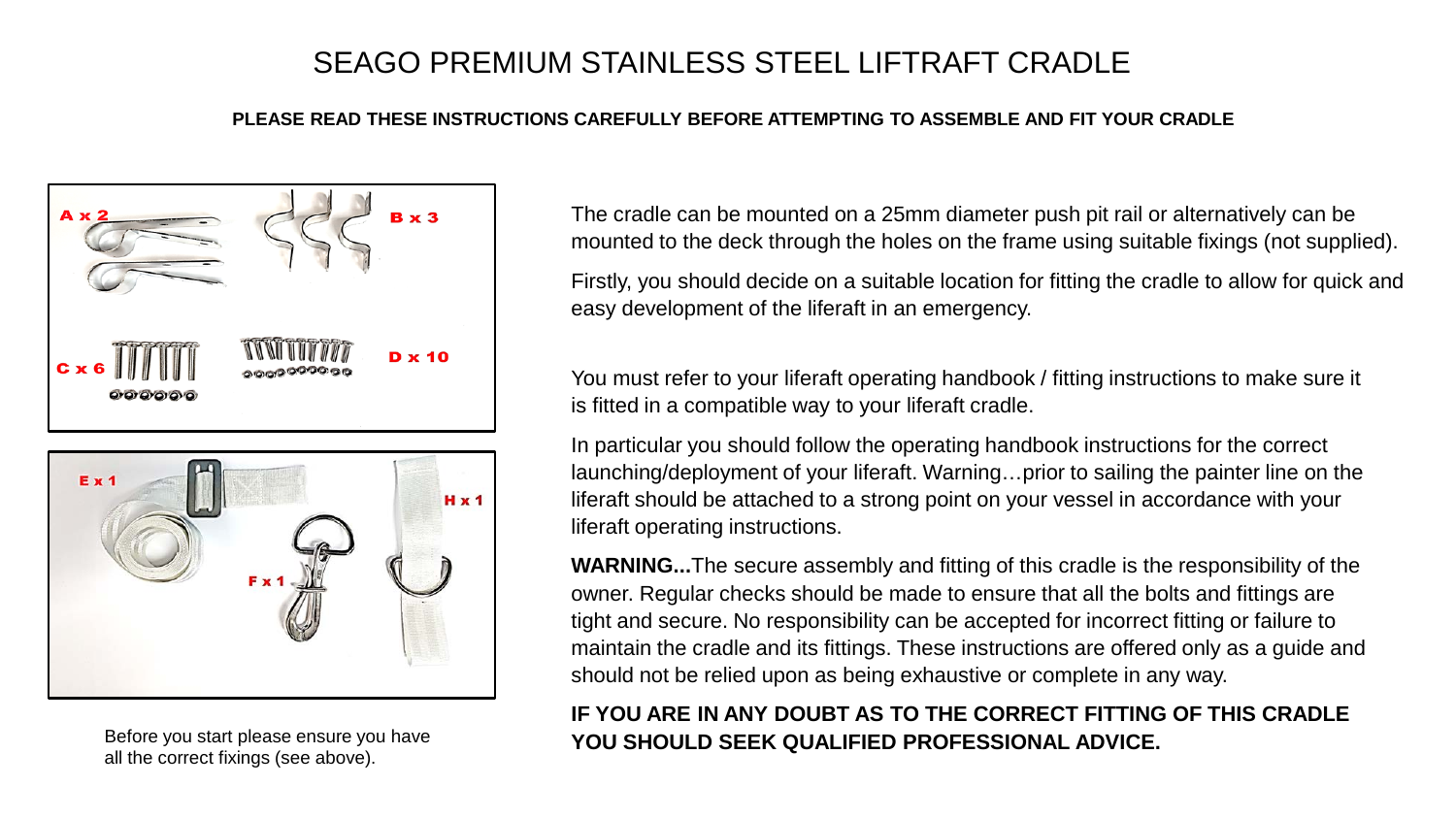







**Follow the steps below for the fitting to a 25mm diameter push-pit or rail. The cradle is designed to accept Seago life raft canisters for the sizes 4, 6,8 and 10.**

- 1. Before attempting to fit the cradle to your vessel you should assemble and adjust the cradle to the correct size of Seago liferaft canister you have, this will be easier to achieve on land.
- 2. With the main frame laid flat on the floor so the drilled rails are closest to the floor, you should begin by threading part E the logo on the end of the long webbing strap over the left hand top rail of the main frame **(see fig. 1)**
- 3. Pre-measure the width of the life raft canister you are going to fit and adjust the side rails of the cradle so the canister fits centrally. Position the securing bolts to the nearest location hole in the main frame. Check the rails will not foul the canister should it be deployed in an emergency **(see fig.2)**
- 4. Tighten the securing bolts on both the right and left hand rails, make sure you use the correct security bolts provided.
- 5. After you have secured both left and right hand side rails you can now fit the lower support rail. Before adjusting and fixing the bolts and the nuts to the lower rail you need to position the short webbing strap over the rail making sure the stainless-steel D ring is facing out **(see fig.3)**
- 6. There are 3 adjustments positions for the lower rail to suit the size of the raft you are fitting. You should choose the position that allows the top of the canister to be level with the top of the rails as possible, make sure the bolts are tightened and you use the bolts and security nuts supplied **(fig.4).**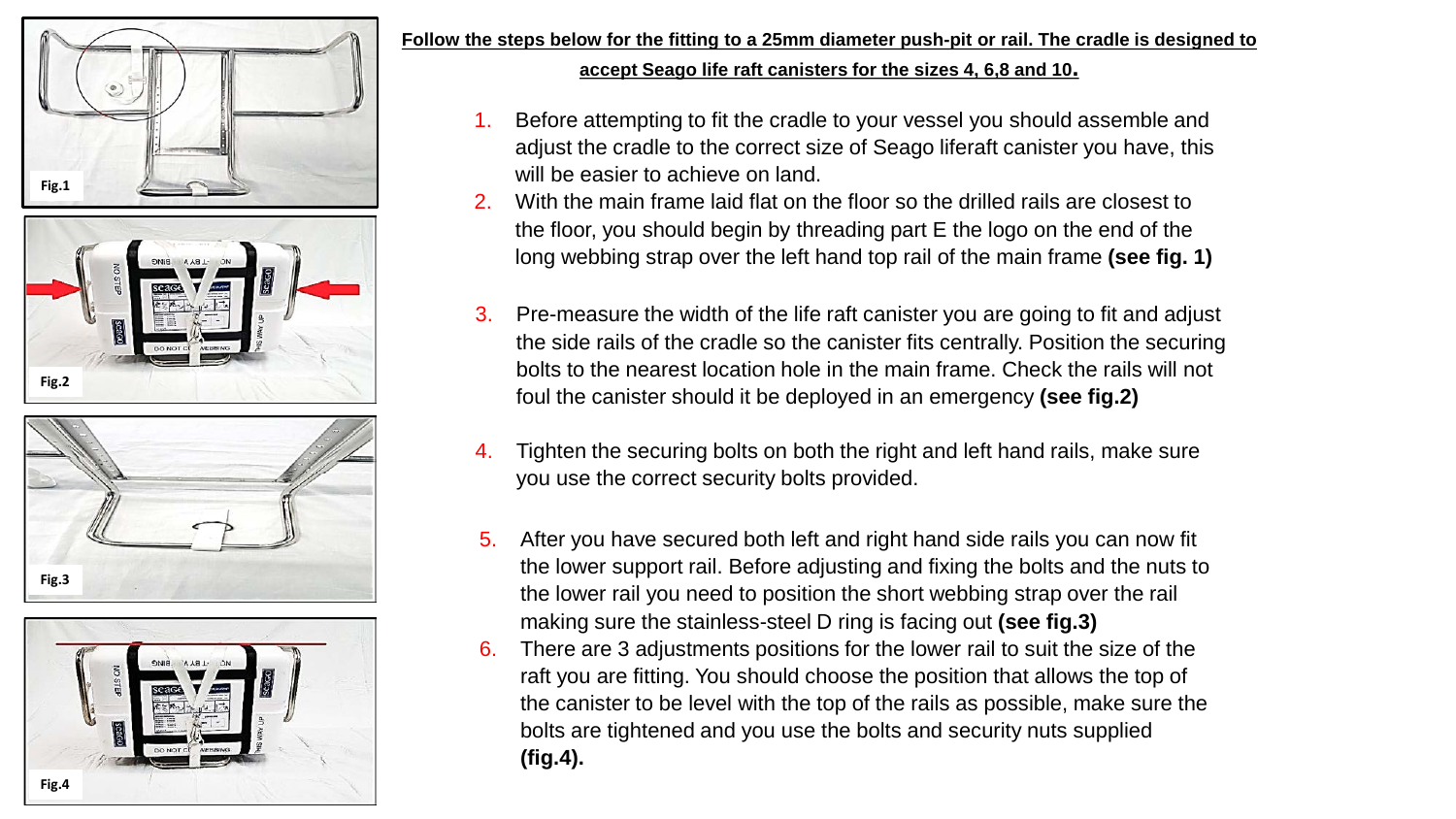







- 7. Before fixing the cradle to either the deck or push-pit you should fix and adjust the webbing retaining strap that secures the canister within the cradle **(see fig.5)**
- 8. To adjust the webbing retaining strap to the correct tension you should place the cradle flat on the floor and lay the life raft canister in position. Follow the diagram for the correct threading of the white webbing retaining strap. The quick release mechanism acts a tensioner for the webbing so you should adjust the webbing gradually until the point the release mechanism is in the closed position and causes the webbing to be in a taught and tensioned state **(see fig. 6),** To make sure there is no slippage of the webbing you should thread the free end of the webbing back under and through the 3 bar stainless steel adjuster buckle **(see fig.6a)** make sure the canister is held firmly and there is no sign of movement in any direction. You must regularly check that the retaining strap is tight and the raft canister is secure. the tension
- 9. When you are satisfied with the fitting of the cradle parts and the 4 adjustment of the webbing retaining strap you can proceed to mounting the cradle to either the push-pit or the deck.
- 10. For deck mounting you should use suitable fixings (not supplied) to bolt or screw the cradle frame to the deck. You can use the fixing saddles to further secure the frame of the cradle to the deck **(fig. 7).**
- 11. For push-pit mounting you should first offer up the assembled cradle but without the canister fitted. Ascertain where you need to fix the cradle to the push-pit and secure with the saddles and rail brackets making sure you use the correct bolts and security nuts **(see fig.8).**
- 12. No responsibility will be accepted for the loss of the liferaft if it is not securely fitted and maintained.
- 13. If you have any warranty issues with this product it must be returned directly to where you purchased it from to be inspected.
- 14. You should familiarise yourself and other crew members on the correct method of opening the quick release buckle / tensioner so as to deploy.